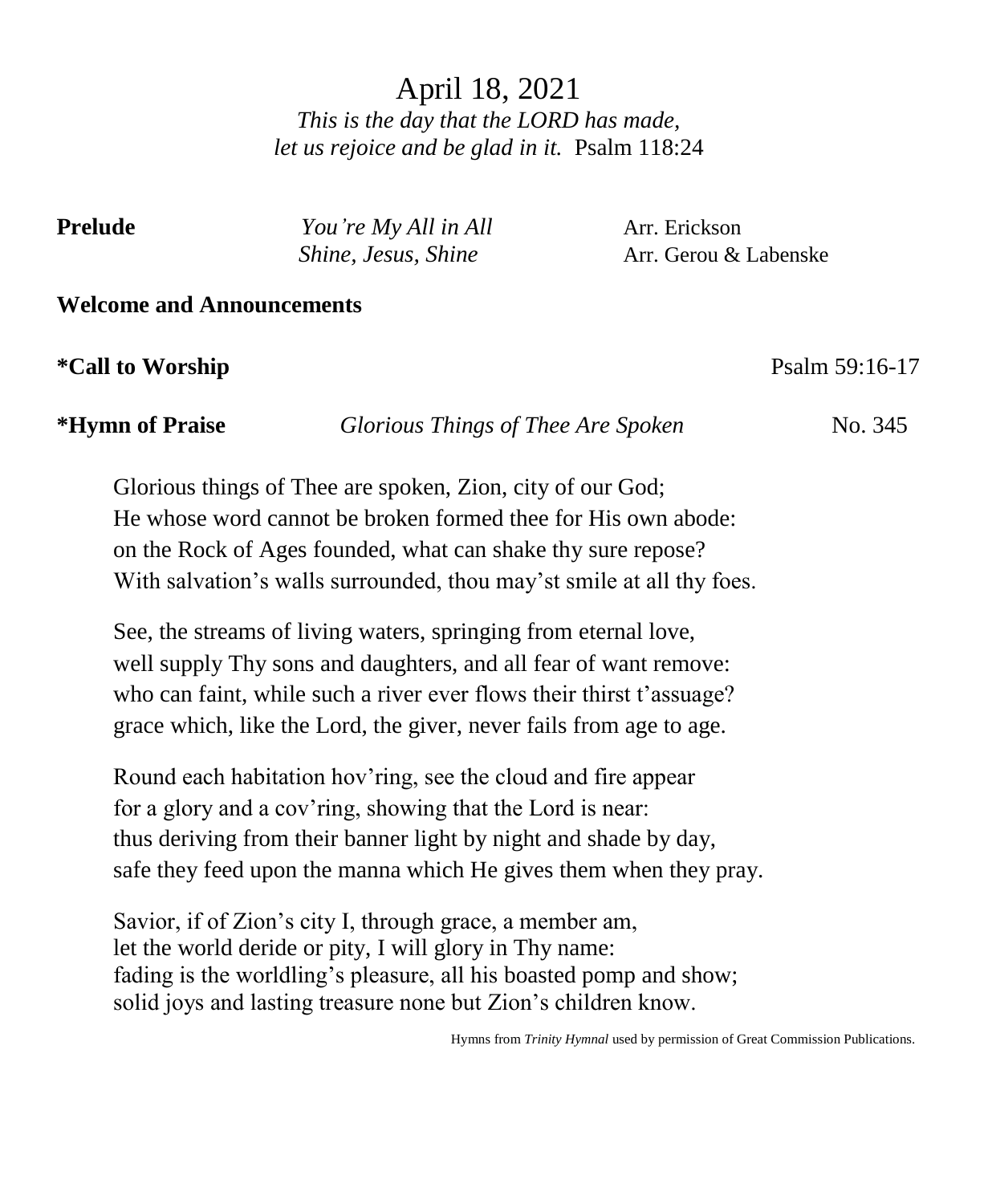### **Scripture Reading Exodus** 18:13-27

### **Prayer of Confession**

Our Lord and our God, we come to you as your sons and servants, grateful for the redemption that is ours in Jesus Christ, and yet aware of our continuing need of your grace. We confess that we have sinned against you. We have broken your commandments. We have fallen short of your glory. We have not loved you with all our heart, mind, soul, and strength. We've not loved our neighbor as ourselves. We were born in sin and have continued to sin. Yet you warn that whoever keeps the whole law and stumbles at one point is guilty of all. We acknowledge our guilt. We rightly fall under your curse and judgment. Have mercy upon us. O Lord, in Jesus name, blot out our transgressions. Wash us from our iniquities; deliver us from bloodguiltiness. Forgive our sins and cleanse us from all unrighteousness. Remove our transgressions as far as the east is from the west; cast all our sins behind your back and remember them no more, in Jesus name, amen.

### **Assurance of Pardoning Grace**  Psalm 59:1-5

**<sup>1</sup>** Deliver me from my enemies, O God; protect me from those who rise up against me. **<sup>2</sup>** Deliver me from evildoers and save me from bloodthirsty men. **<sup>3</sup>** See how they lie in wait for me! Fierce men conspire against me for no offense or sin of mine, O Lord. **<sup>4</sup>** I have done no wrong, yet they are ready to attack me. Arise to help me; look on my plight! **<sup>5</sup>**O Lord God Almighty, the God of Israel, rouse yourself to punish all the nations; show no mercy to wicked traitors.

\***Hymn of Thanksgiving** *Breathe on Me, Breath of God*No. 334

Breathe on me, Breath of God, fill me with life anew, that I may love what Thou dost love, and do what Thou wouldst do.

Breathe on me, Breath of God, until my heart is pure, until my will is one with Thine, to do and to endure.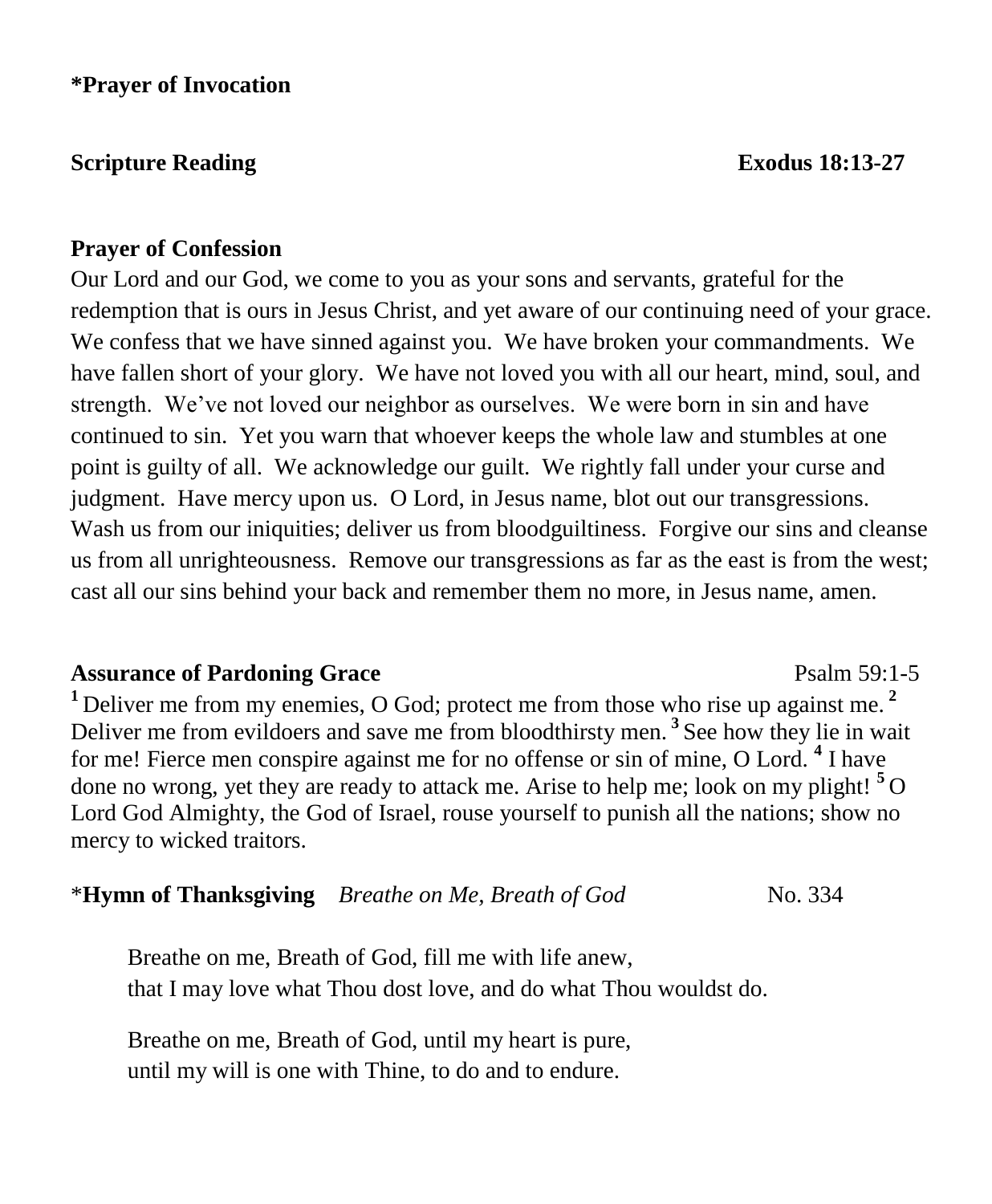Breathe on me, Breath of God, till I am wholly Thine, until this earthly part of me glows with Thy fire divine.

Breathe on me, Breath of God, so shall I never die, but live with Thee the perfect life of Thine eternity.

Hymns from *Trinity Hymnal* used by permission of Great Commission Publications.

# **WSC 20-21**

# Q. 20. **Did God leave all mankind to perish in the estate of sin and misery?**

A. God having, out of his mere good pleasure, from all eternity, elected some to everlasting life, did enter into a covenant of grace, to deliver them out of the estate of sin and misery, and to bring them into an estate of salvation by a redeemer.

# Q. 21. **Who is the redeemer of God's elect?**

A. The only redeemer of God's elect is the Lord Jesus Christ, who, being the eternal Son of God, became man, and so was, and continueth to be, God and man in two distinct natures, and one person, forever.

# **Prayer of Intercession**

# **Offering**

*Selection by CE*

# \***Doxology** No. 731

Praise God, from Whom all blessings flow; Praise Him, all creatures here below; Praise Him above, ye heav'nly host; Praise Father, Son, and Holy Ghost. Amen.

Hymns from *Trinity Hymnal* used by permission of Great Commission Publications.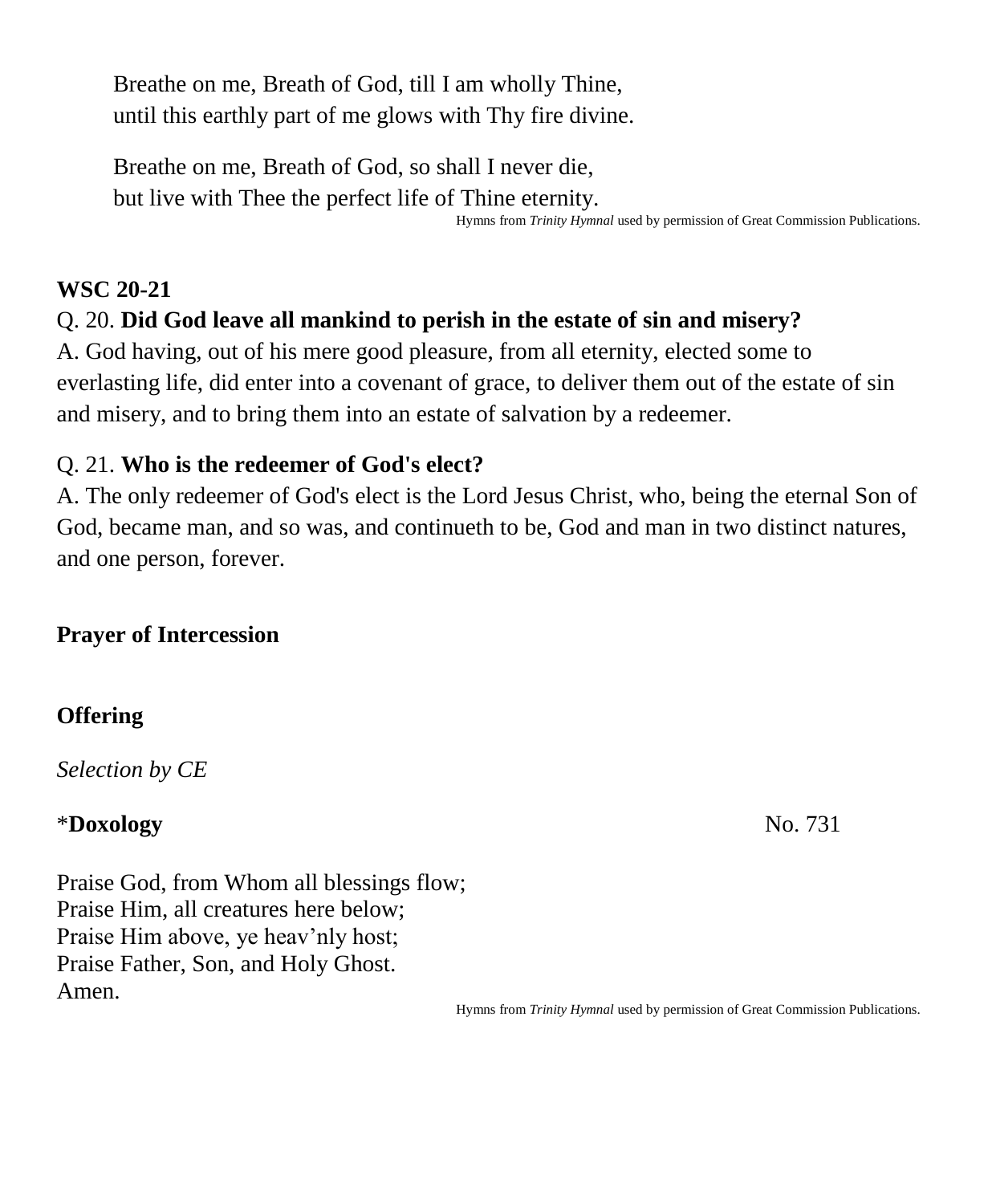### **\*Hymn of Preparation** *Arise My Soul Arise*

1. Arise, my soul, arise, shake off your guilty fears; The bleeding sacrifice, in my behalf appears; Before the throne my Surety stands, Before the throne my Surety stands, My name is written on His hands.

CHORUS: Arise (arise), arise (arise), arise Arise, my soul, arise. Arise (arise), arise (arise), arise Arise, my soul, arise. Shake off your guilty fears and rise

2. He ever lives above, for me to intercede; His all redeeming love, His precious blood, to plead; His blood atoned for every race, His blood atoned for every race, And sprinkles now the throne of grace. (chorus)

3. Five bleeding wounds He bears; received on Calvary; They pour effectual prayers; they strongly plead for me: "Forgive him, O forgive," they cry, "Forgive him, O forgive," they cry, "Nor let that ransomed sinner die!"(chorus)

4. The Father hears Him pray, His dear anointed One; He cannot turn away the presence of His Son; The Spirit answers to the blood, The Spirit answers to the blood And tells me I am born of God.(chorus)

5. My God is reconciled; His pardoning voice I hear; He owns me for His child; I can no longer fear With confidence I now draw nigh, With confidence I now draw nigh, And "Father, Abba, Father," cry.(Repeat chorus 2x) ©1996 Kevin Twit Music. Words: Charles Wesley. Music: Kevin Twit.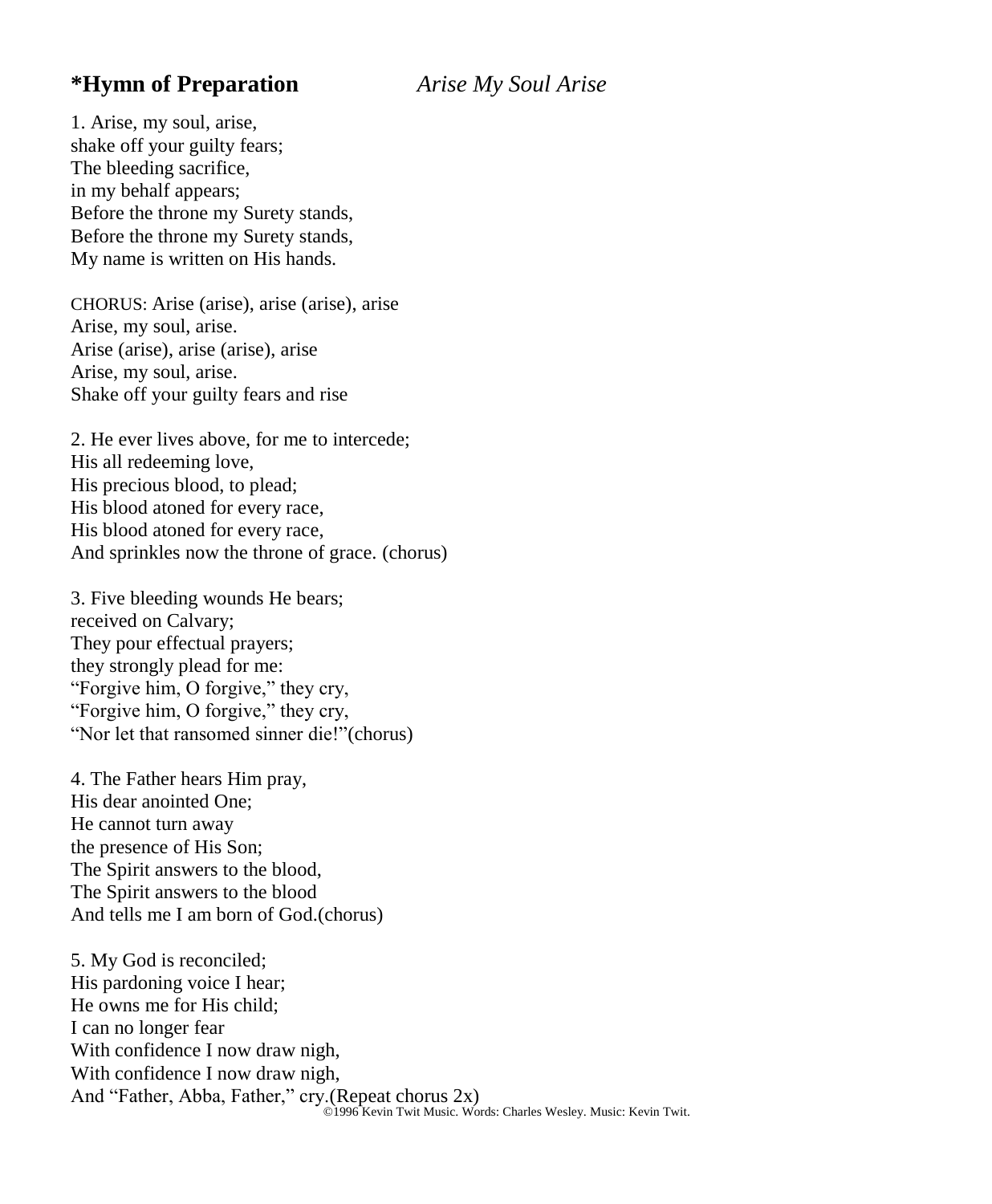1. The Seat of Covetousness

- 2. The Fruits of Covetousness
	- a. Anxiety
	- b. Greed
	- c. Selfishness
- 3. The Cures for Covetousness
	- a. Providence
	- b. Sovereignty
	- c. Worship
	- d. Generosity

Questions:

- 1. How can you tell if you are a covetous person? What do you love to talk about?
- 2. Why is covetousness such a dangerous sin?
- 3. How do you help someone who covets? What are some Bible verses you could walk through with them?
- 4. Are we to only be generous with our money? What are some other areas in life where we are called to be generous? How can we do that specifically?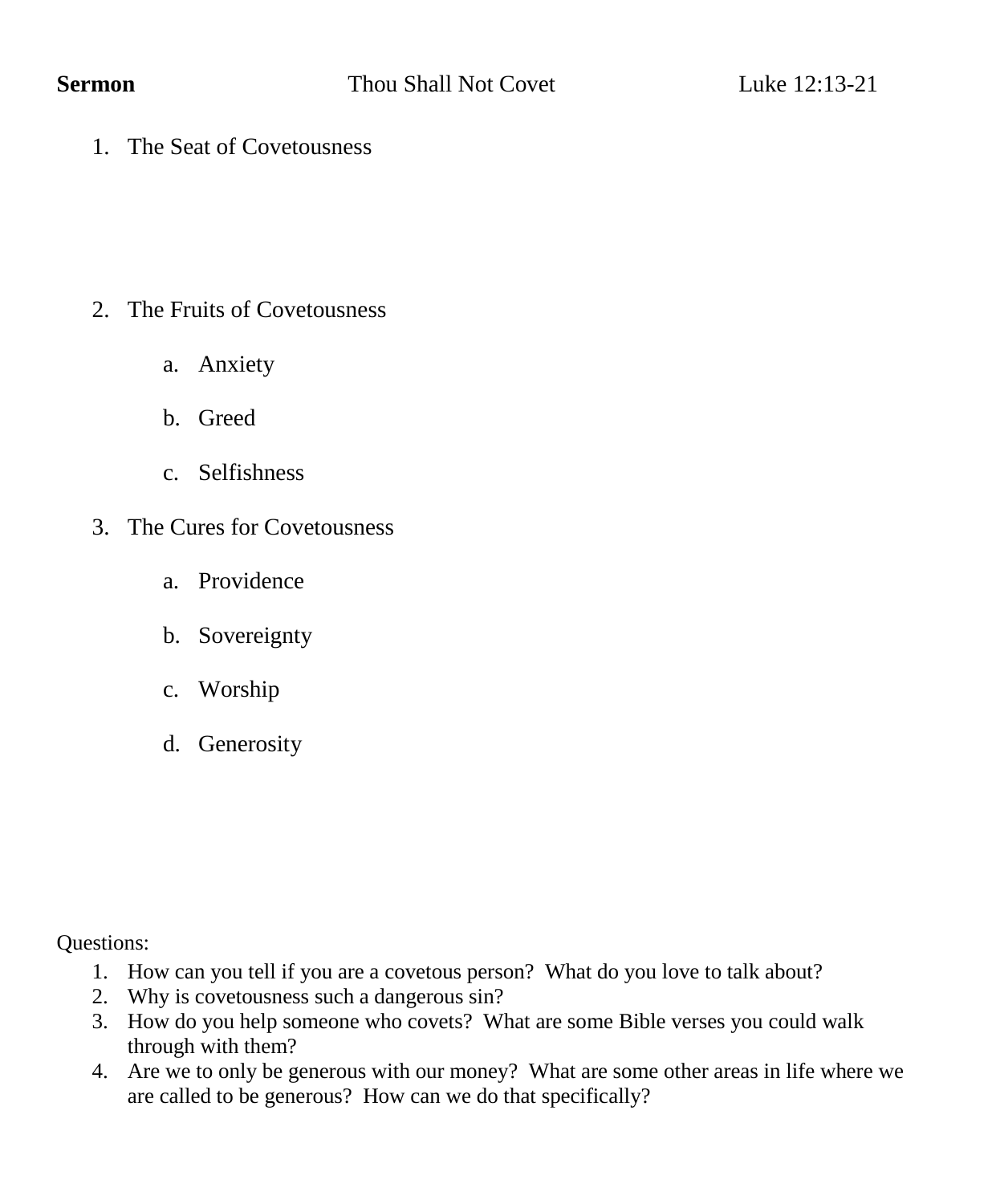Spirit of God, descend upon my heart; wean it from earth, through all its pulses move; stoop to my weakness, mighty as Thou art, and make me love Thee as I ought to love.

I ask no dream, no prophet ecstasies, no sudden rending of the veil of clay, no angel visitant, no op'ning skies; but take the dimness of my soul away.

Hast Thou not bid us love Thee, God and King? All, all Thine own, soul, heart, and strength and mind. I see Thy cross – there teach my heart to cling: O let me seek Thee, and O let me find.

Teach me to feel that Thou art always nigh; teach me the struggles of the soul to bear, to check the rising doubt, the rebel sigh; teach me the patience of unanswered prayer.

Teach me to love Thee as Thine angels love, one holy passion filling all my frame; the baptism of the heav'n-descended Dove, my heart an altar, and thy love the flame.

Hymns from *Trinity Hymnal* used by permission of Great Commission Publications.

### **\*Benediction**

### **\*Gloria Patri** No. 735

Glory be to the Father, and to the Son, and to the Holy Ghost; as it was in the beginning, is now, and ever shall be, world without end. Amen, amen.

Hymns from *Trinity Hymnal* used by permission of Great Commission Publications.

**\*Postlude** *Yet Not I, But Through Christ in Me* Arr. CityAlight

**\* Congregation:** Please stand as able.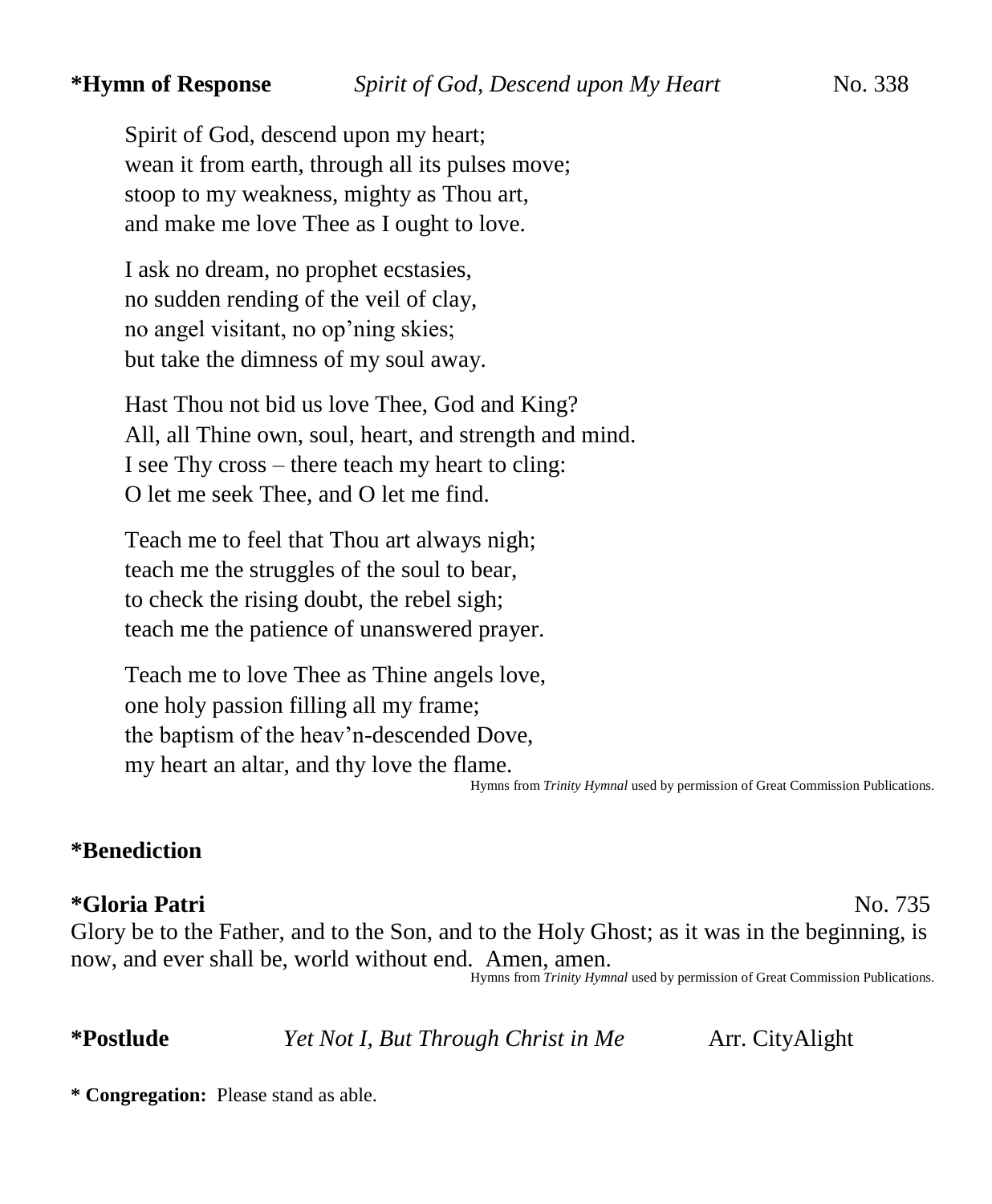### **\* \* \* \* \* \* \* \***

**Piano/Guitar** Chris Erickson **Piano** Grayden Lash **Female Vocalist** TBA<br> **Intercessory Prayer** Service Services of the Service Service Service Services Services Services Services Services **Intercessory Prayer** 

# **Weekly Calendar**

| <b>Opening Exercises &amp; Sunday School</b>          |  |  |
|-------------------------------------------------------|--|--|
|                                                       |  |  |
| <b>Worship Service</b> (available YouTube & Facebook) |  |  |
|                                                       |  |  |
|                                                       |  |  |
|                                                       |  |  |
|                                                       |  |  |
|                                                       |  |  |
|                                                       |  |  |
|                                                       |  |  |
|                                                       |  |  |
| <b>Worship Service</b> (available YouTube & Facebook) |  |  |
|                                                       |  |  |
|                                                       |  |  |
|                                                       |  |  |

# **Serving the Lord**

|                          | 4/18      | 4/25      | 5/2       | 5/9        |
|--------------------------|-----------|-----------|-----------|------------|
|                          |           |           |           |            |
| <b>AM Nursery</b>        | Lorrie    | Kathleen  | Yon       | Cordie     |
| <b>Greeters</b>          | N/A       | N/A       | N/A       | N/A        |
| <b>Treats</b>            | N/A       | N/A       | N/A       | N/A        |
| Serve/Cleanup            | N/A       | N/A       | N/A       | N/A        |
| <b>Audio</b>             | J. Martin | B. Schoon | B. Schoon | J. Martin  |
| <b>Elder of the Week</b> | Hrivnak   | Nelson    | Lindborg  | Gretzinger |
| Deacon of the            | Matt      | Jim       | Jason     | Matt       |
| Week                     |           |           |           |            |
| <b>Communion Prep</b>    | N/A       | N/A       | 5/2       | 6/6        |
|                          |           |           | Hrivnak   | Campbell   |